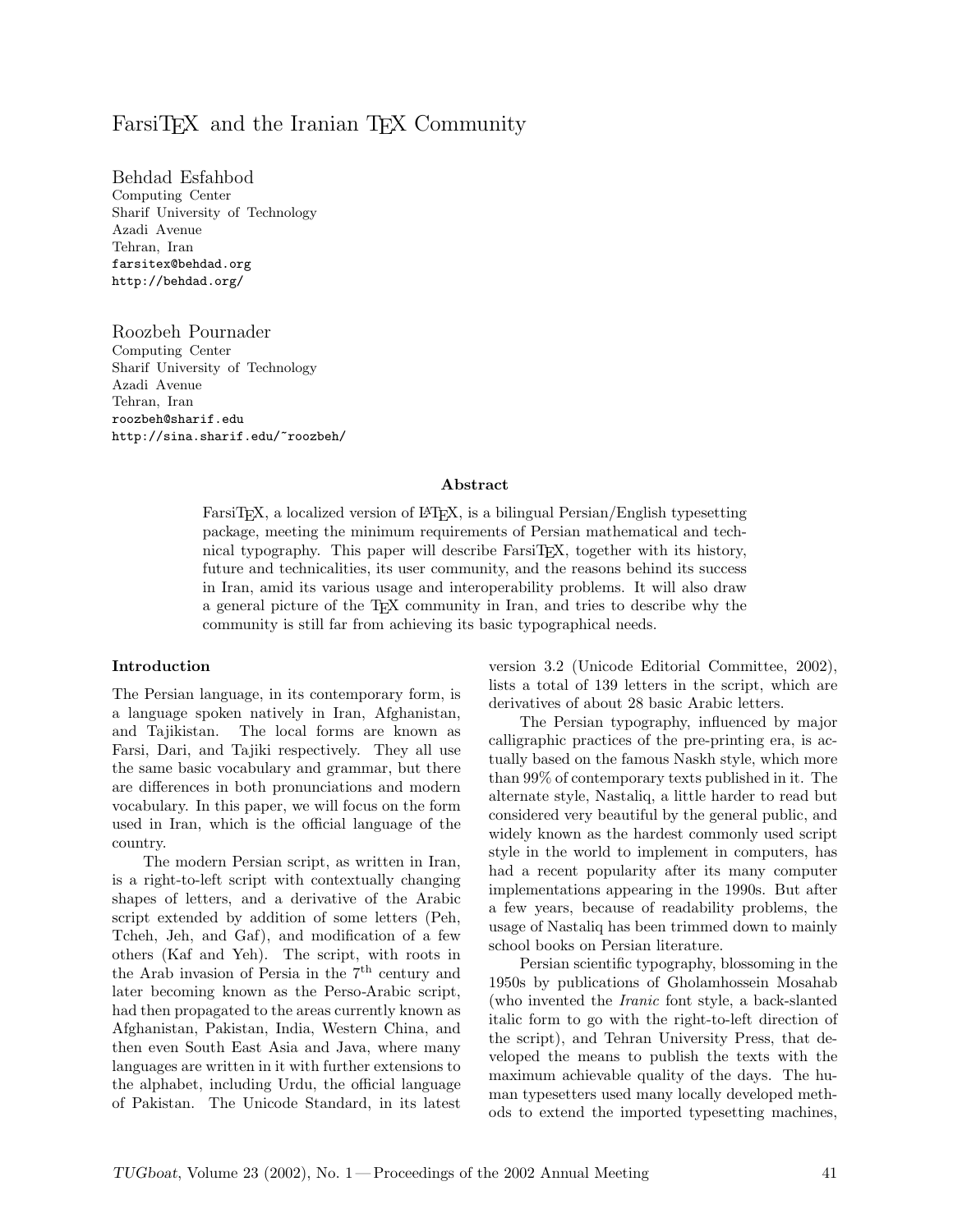nowadays called "match stick methods", many of which used match stick parts to provide the proper spacings needed for mathematical formulas.

This was changed in late 1970s by the new typesetting machines made by Linotype which provided easier mechanisms for typesetting mathematics containing Persian text. The machines helped new publishers like Iran University Press and Fatemi Publishing Institute publish technical books in a much shorter typesetting period, making a large volume of mathematical books appear in the 1980s and early 1990s.

A leap happened in 1992, by appearance of two T<sub>EX</sub>-based typesetting packages called T<sub>EX</sub>-e-Parsi and IAT<sub>E</sub>X-e-Farsi. The latter disappeared in a short while mainly because of incompetence, but the former, developed by Dadehkavi Iran with some investment from the two above-mentioned publishing houses, remained in use. TeX-e-Parsi design was highly influenced by the way Knuth had created TEX, doing thorough research on the existing typography of Iran at the time. The company, going bankrupt in 1997 because of high expenditure and limited market, has released the latest version of the package in 1996, based on pre-3.0 TEX and LATEX 2.09 with NFSS, but with various modifications both in the TFX engine and LATFX macros (SCO Unix and MS-DOS were supported as platforms). The package, still being used in a highly-tailored form by the mentioned publishing houses and a few mathematical departments, was unfortunately not affordable by individual authors and students. Thus, it could not help authors doing the document preparation themselves, and needed a special section in each department for typesetting manuscripts.

But the bigger leap was another package called Zarnegar, appearing in early 1990s for high quality typesetting using personal computers, which targeted the main stream of typesetting with various fonts and a visual markup language. Because of the good quality of the output and the reasonable price, the package got highly popular, and is still in wide use, estimated to be the second most popular document preparation software in Iran, after Microsoft Word. Unfortunately, Zarnegar's typesetting quality of mathematics is very poor, which has been a source of many badly-typeset technical books.

# FarsiT<sub>F</sub>X

FarsiT<sub>EX</sub> started as an academic project by Mohammad Ghodsi in Computer Engineering Department of Sharif University of Technology. The project, known as FaTEX in the first year, started in 1991 as three BSc projects supervised by Ghodsi to provide the foundation (Haghghollahi, 1992; Asghari, 1993; Tajrobekar, 1993). After many experiments, FarsiTEX finally settled on the TEX--XET engine and the MS-DOS platform. The main work was done by Hassan Abolhassani and Mehran Sharghi in two MSc theses, the former working on a macro set with some ideas borrowed from the localized Hebrew version of L<sup>AT</sup>FX 2.09 (Abolhassani, 1994), and latter on a METAFONT family of Persian fonts based on Linotron Badr, which he called Scientific Farsi (Sharghi, 1994). The contextual shaping of the letters was done by a pre-processor, which took input documents in the then widely used Iran System character set, and converted them to an internal code page which used four characters for each letter, each for one of the forms used in the Naskh style.

The system was in limited use by authors for about two years, until early 1996 when Ghodsi gathered a new team to concentrate on a public release of the software under GNU General Public License (Free Software Foundation, Inc., 1991). The team created a new syntax and character set for FarsiTEX input files, and consisted of Kiarash Bazargan, who created ftexed, an MS-DOS text editor based on Borland Turbo Vision, Mohammad Mahdian who wrote ftx2tex to handle the new file format, Roozbeh Pournader who revised the macro set, and Sharghi who revised his own fonts. The first public version appeared in October 1996, as an extension to emTFX distribution which was very popular at the time. Explicitly marked as beta-quality software, Farsi-TEX was the first Iranian software released under GPL. A manual (Ghodsi and Pournader, 1997) was distributed with the package as a DVI file, and was also made available on paper for a very small fee.

FarsiTEX, imagined by its authors to have a very limited audience because of its scalability problems and various known bugs, grew rapidly among students and professors of mathematics, computer engineering, and physics all over the country, simply because it was the only affordable option available which was good enough for their basic typesetting tasks. The students, many of them now able to afford a PC at home, needed some software to run themselves. FarsiTEX was also evangelized by the new professors who had just returned to Iran after their studies in an American or European university and knew the value of document preparation by the author. Authors of FarsiT<sub>F</sub>X, betting on about a hundred users, were amused to find a base sized ten times that number.

The FarsiT<sub>F</sub>X Project Team, born in 1996 and still breathing amid various inactivity periods, has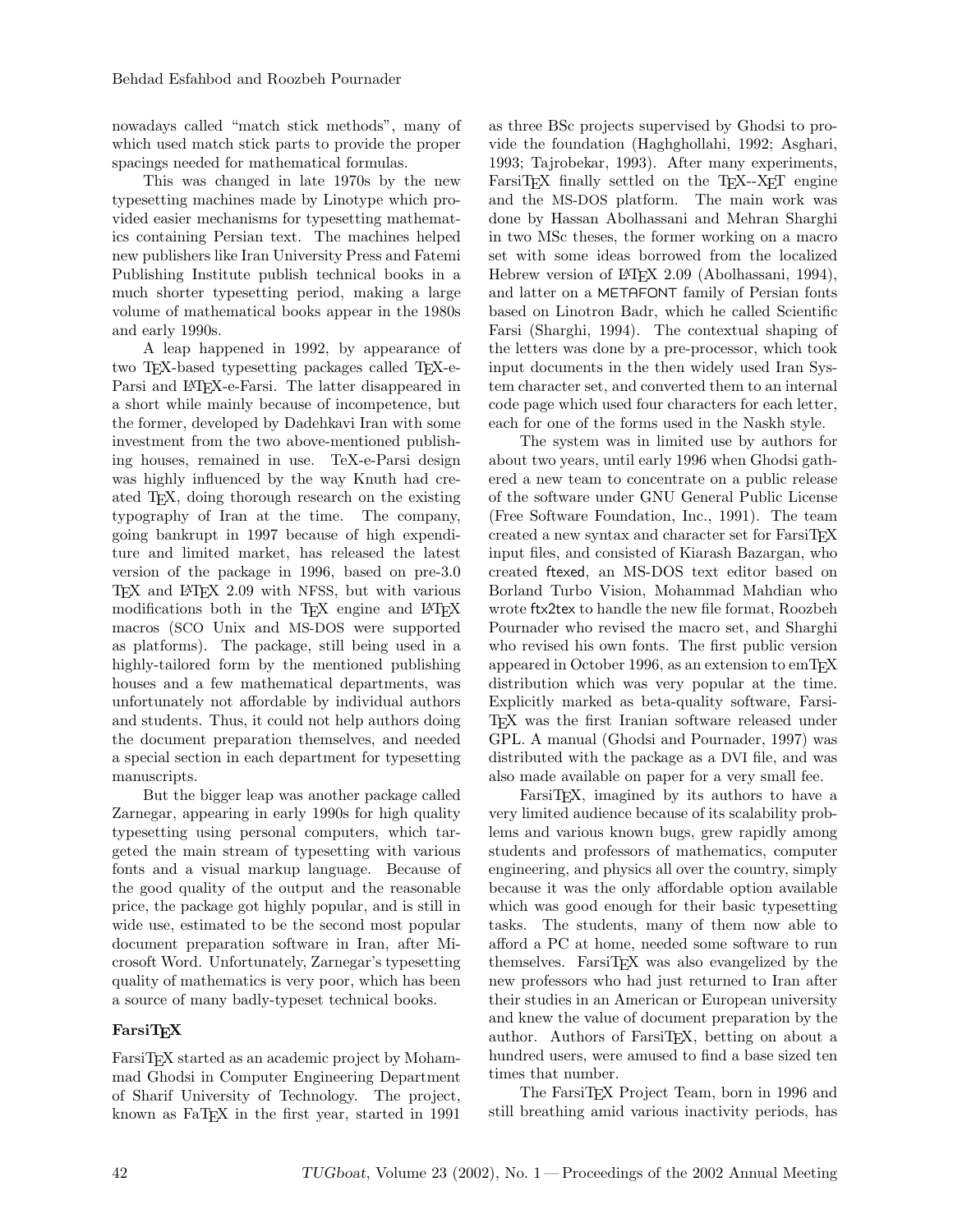released many small improvements since that time. Also, it has recently done a few alpha releases of a new system based on MikTEX, which includes a Microsoft Windows editor written almost from scratch (written by Mehrdad Sabetzadeh, Shiva Nejati, and Okhtay Ilghami), a localized version of *MakeIndex* supporting Persian ordering (by Nejati), and a Farsi-TEX to HTML conversion program (by Mohammad Bakuii). It is unfortunate that the team has not released a single stable version yet, and the MS-DOS release is now frozen forever.

It may be worth noting that code contributions to the project from outside the project team has been very small, although there has been many serious users. The team members are still wondering about the possible reasons, but mostly blame it on the uncooperative nature of the Iranian people!

During these six years, the project has been financially supported by Sharif University of Technology, Ministry of Science, Research, and Technology, High Council of Informatics of Iran, Statistical Center of Iran, and Science and Arts Foundation.

# TEXnical Details and Examples

Just like any other non-Unicode Persian software, FarsiTEX has its own character set, as unfortunately no 8-bit Persian character set has ever been both complete and popular. This character set and its inherent semantics make a special text editor an essential part of the FarsiTEX system, and the same time the major barrier for porting the system to other platforms, like Linux.

The Bidirectional Algorithm Bidirectionality, is the main issue to tackle in any Persian TEX system. The T<sub>EX</sub>--X<sub>E</sub>T engine is of course capable of typesetting bidirectional text, but only if the directions are known *explicitly*. In other words, T<sub>E</sub>X--X<sub>E</sub>T has nothing to do with the implicit directionalities of Unicode Bidirectional Algorithm (Davis, 2002) which, given some text in a logical order (a run of text as typed through a keyboard, for example) outputs the text in a visual order (the sequence of characters as should appear on a computer screen or a piece of paper). This mapping is far from trivial in cases that characters of both directionalities mix with neutral characters (like punctuations and spaces), or weakly directioned ones (like digits).

In FarsiTEX, the text editor is responsible for converting the logical order to the visual one. The editor manipulates files with the ftx extension, which are in a special semi-logical semi-visual bidirectional format designed to be as near as possible to the internal representation of the editor (which is in visual order). This format has simplified the bidirectional algorithm by using two different codes for many neutral characters like space and parentheses, one for each of the left-to-right and right-to-left modes. The idea of having different characters for different directions has been borrowed from the ISIRI 3342 (Institute of Standards and Industrial Research of Iran, 1993), a national Iranian character set standard.

The ftx format, while easy to process for the editor, is not suitable for a TEX-like engine, which raises the need for the ftx2tex converter, that reorders the visual text in the ftx file to the logical order, explicitly marking the directionality using \InE (Insert English), \EnE (End English), \InF (Insert Farsi), and \EnF (End Farsi) macros. These macros enable the engine to typeset a text in both directions.

A screenshot of the Microsoft Windows editor, is shown in Figure 1 (FarsiTEX's output can be seen in Figure 2). Two different background colors are used to specify the characters' direction, needed for neutral characters like space, full stop, and parentheses. So, unlike the common bidirectional algorithms, and thanks to the background color, there are no ambiguities in the direction of neutral characters. But the problem of nesting different directionalities still remains.

Joining, Shaping, and Line Justification The Persian script, being a derivative of Arabic, is a cursive script, which means that two adjacent letters may join to each other, forming up to four different glyphs for each letter. The ftx2tex converter is responsible for detecting the pairs that join (the joining algorithm) and selecting the proper glyphs based on joining information *(the shaping algorithm)*.

When a typesetter is justifying the lines in a Persian paragraph, it is common to stretch the joining line that appears between two adjacent glyphs. There is no inter-letter spacing in FarsiT<sub>EX</sub>, and only the joining stem will be stretched. To implement this behavior, the ftx2tex converter inserts a stretchable kashide character (also known as tatweel) character between the two connected letters. This inserted character is defined as an active character expanding to a horizontal glue filled by horizontal rules. A sample of the behavior can be seen in Figure 3.

### FarsiTEX Forever

The FarsiTEX Project Team is currently working on a new release with PostScript Type 1 fonts, moved by the serious need of the user community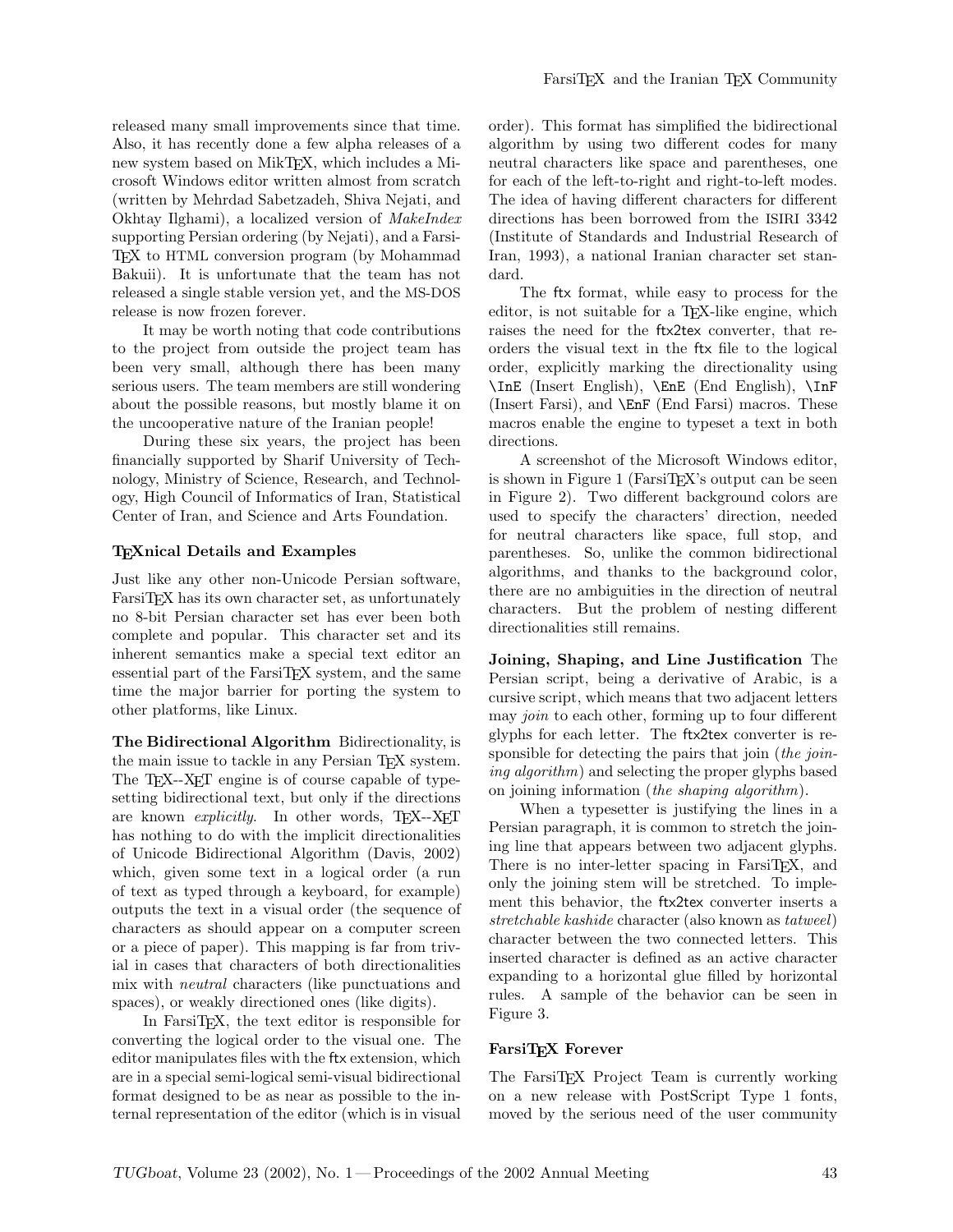| FarsiTeX Editor Alpha 9.1 - [formula.ftx]                                                                                                                       |                       |                                | – I⊡I ×I          |
|-----------------------------------------------------------------------------------------------------------------------------------------------------------------|-----------------------|--------------------------------|-------------------|
| <b>F<sup>rax</sup> Eile Edit View Run Window Help</b>                                                                                                           |                       |                                | - 레지              |
| ?<br>q<br>酯                                                                                                                                                     | <b>JPVI</b>           | 쀭<br>ထ                         |                   |
|                                                                                                                                                                 |                       | {article}[farsi]documentstyle\ |                   |
| \newcommand{\had}{\mathop{\mbox{ ~ _ _ _ ~ }}}<br>hnewcommand{\tfrac}[2]{{\textstyle\frac{#1}{#2}}}                                                             |                       |                                |                   |
|                                                                                                                                                                 |                       |                                | {document}begin\  |
| در زیر یک فرمول بسیار سادهی ریاضی به منظور نمایش— تواناییهای                                                                                                    |                       |                                |                   |
|                                                                                                                                                                 |                       |                                | NarsiTeXN می7ید . |
|                                                                                                                                                                 |                       |                                |                   |
| $\lambda_{\text{had}}$ (x $\lambda$ to $\lambda_{\text{pi}}$ /10) $\lambda_{\text{sin}}$ x = $\lambda_{\text{frac}}$ (1) {4} ( $\lambda_{\text{sqrt}}$ (5) - 1) |                       |                                |                   |
|                                                                                                                                                                 |                       |                                |                   |
| $\text{Neng}$ lish                                                                                                                                              |                       |                                |                   |
| >The above text is a very simple demonstration of Farsi\TeX\ ability                                                                                            |                       |                                |                   |
| $\times$ to typeset Persian mathematical formulas.                                                                                                              |                       |                                |                   |
|                                                                                                                                                                 |                       |                                | {document}end\    |
|                                                                                                                                                                 |                       |                                |                   |
|                                                                                                                                                                 |                       |                                |                   |
|                                                                                                                                                                 |                       |                                |                   |
| Ready                                                                                                                                                           | $\lfloor$ Ln 3, Col 2 | English Text                   | INUM.             |

Figure 1: The FarsiTEX editor running under Microsoft Windows. Notice the background color of backslashes and curly braces in the right-to-left lines.

در زیر یک فرمول بسیار سادەی ریاضی به منظور نمایشِ تواناییهای فارسچک می آید.  
sin 
$$
x = \frac{1}{\sqrt{(\sqrt{\Delta} - 1)}}
$$

The above text is a very simple demonstration of FarsiTEX ability to typeset Persian mathematical formulas.

Figure 2: FarsiTEX's output, with the input given in Figure 1. Notice the automatic replacement of European digits (also known as Arabic digits) by Persian ones. The operator appearing before the sine is an alternate form of \lim, used in high school mathematics textbooks in Iran.